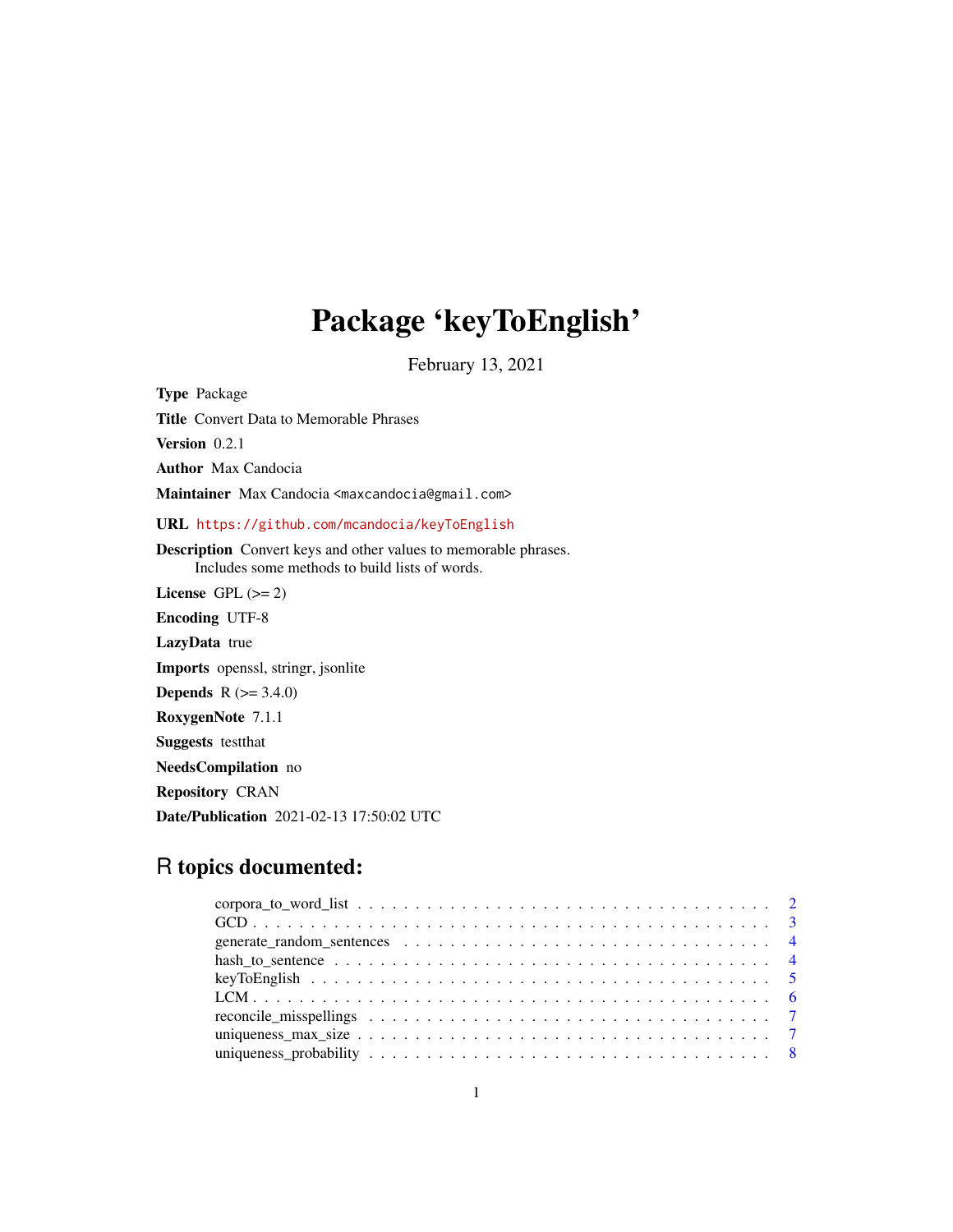<span id="page-1-0"></span>

| $\overline{8}$ |  |
|----------------|--|
|                |  |
|                |  |
|                |  |
|                |  |
|                |  |
|                |  |
|                |  |
|                |  |
|                |  |
|                |  |
|                |  |
|                |  |
|                |  |
|                |  |
|                |  |
|                |  |

#### **Index** and the contract of the contract of the contract of the contract of the contract of the contract of the contract of the contract of the contract of the contract of the contract of the contract of the contract of th

corpora\_to\_word\_list *Corpora to Word List*

# Description

Converts a collection of documents to a word list

#### Usage

```
corpora_to_word_list(
  paths,
  ascii_only = TRUE,
  custom_regex = NA,
  max_word_length = 20,
  stopword_fn = DEFAULT_STOPWORDS,
  min_word_count = 5,
  max\_size = 16^3,
  min_word_length = 3,
  output_file = NA,
  json_path = NA
)
```
#### Arguments

| paths      | Paths of plaintext documents                                                                              |
|------------|-----------------------------------------------------------------------------------------------------------|
| ascii_onlv | Will omit non-ascii characters if TRUE                                                                    |
|            | custom_regex If not NA, will override ascii_only and this will determine what a valid word<br>consists of |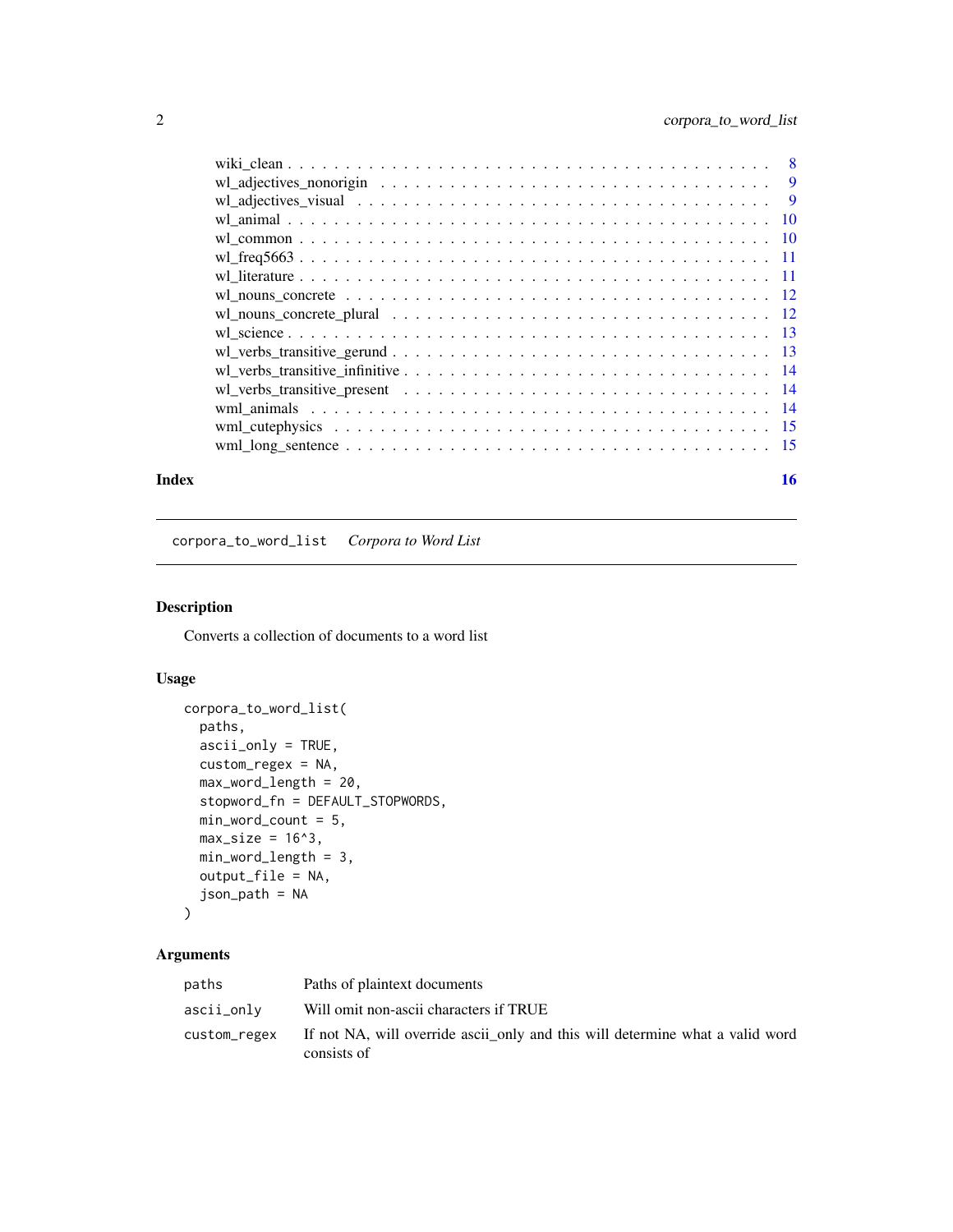#### <span id="page-2-0"></span> $GCD$  3

| max_word_length |                                                                                                        |  |
|-----------------|--------------------------------------------------------------------------------------------------------|--|
|                 | Maximum length of extracted words                                                                      |  |
| stopword_fn     | Filename containing stopwords to use or a list of stopwords (if length $> 1$ )                         |  |
|                 | min word count Minimum number of occurrences for a word to be added to word list                       |  |
| max_size        | Maximum size of list                                                                                   |  |
| min_word_length |                                                                                                        |  |
|                 | Minimum length of words                                                                                |  |
| output_file     | File to write list to                                                                                  |  |
| json_path       | If input text is JSON, then it will be parsed as such if this is a character of JSON<br>keys to follow |  |

# Value

A 'character' vector of words

#### GCD *Greater Common Denominator*

# Description

Calculates greatest common denominator of a list of numbers

# Usage

 $GCD(\ldots)$ 

# Arguments

... Any number of 'numeric' vectors or nested 'list's containing such

# Value

A 'numeric' that is the greatest common denominator of the input values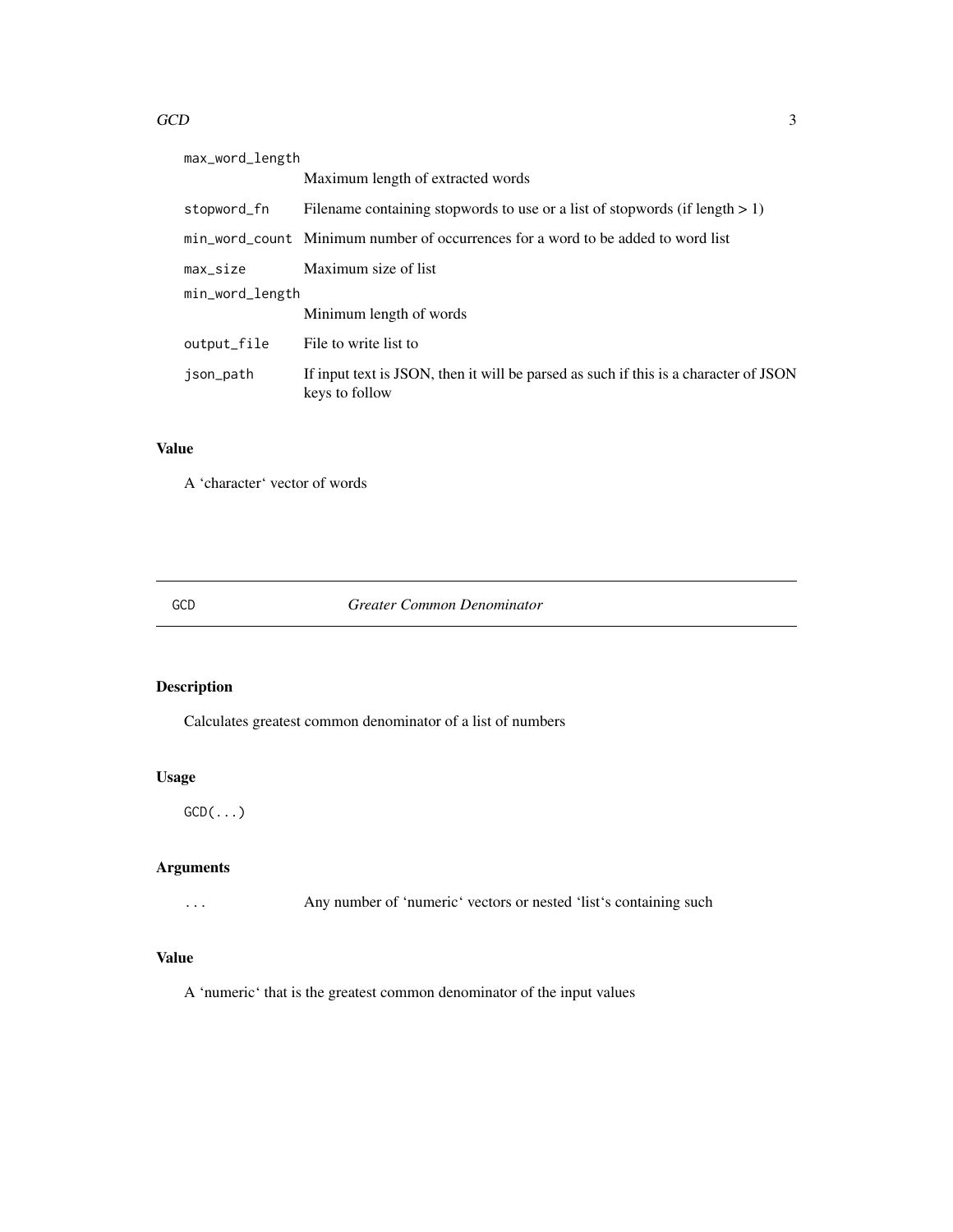<span id="page-3-0"></span>generate\_random\_sentences

*Generate Random Sentences*

#### Description

Randomly generate sentences with a specific structure

#### Usage

```
generate_random_sentences(n, punctuate = TRUE, fast = FALSE)
```
#### Arguments

|           | 'numeric' number of sentences to generate                                            |
|-----------|--------------------------------------------------------------------------------------|
| punctuate | 'logical' value of whether to add spaces, capitalize first letter, and append period |
| fast      | 'logical'                                                                            |

# Value

'character' vector of randomly generated sentences

|--|

# Description

Hashes data to a sentence that contains 54 bits of entropy

### Usage

```
hash_to_sentence(x, ...)
```
#### Arguments

| $\mathsf{x}$ | - Input data, which will be converted to 'character' if not already 'character'                                     |
|--------------|---------------------------------------------------------------------------------------------------------------------|
| $\cdots$     | - Other parameters to pass to 'keyToEnglish()', besides 'word list', 'hash subsection size',<br>and 'hash function' |

# Value

'character' vector of hashed field resembling phrases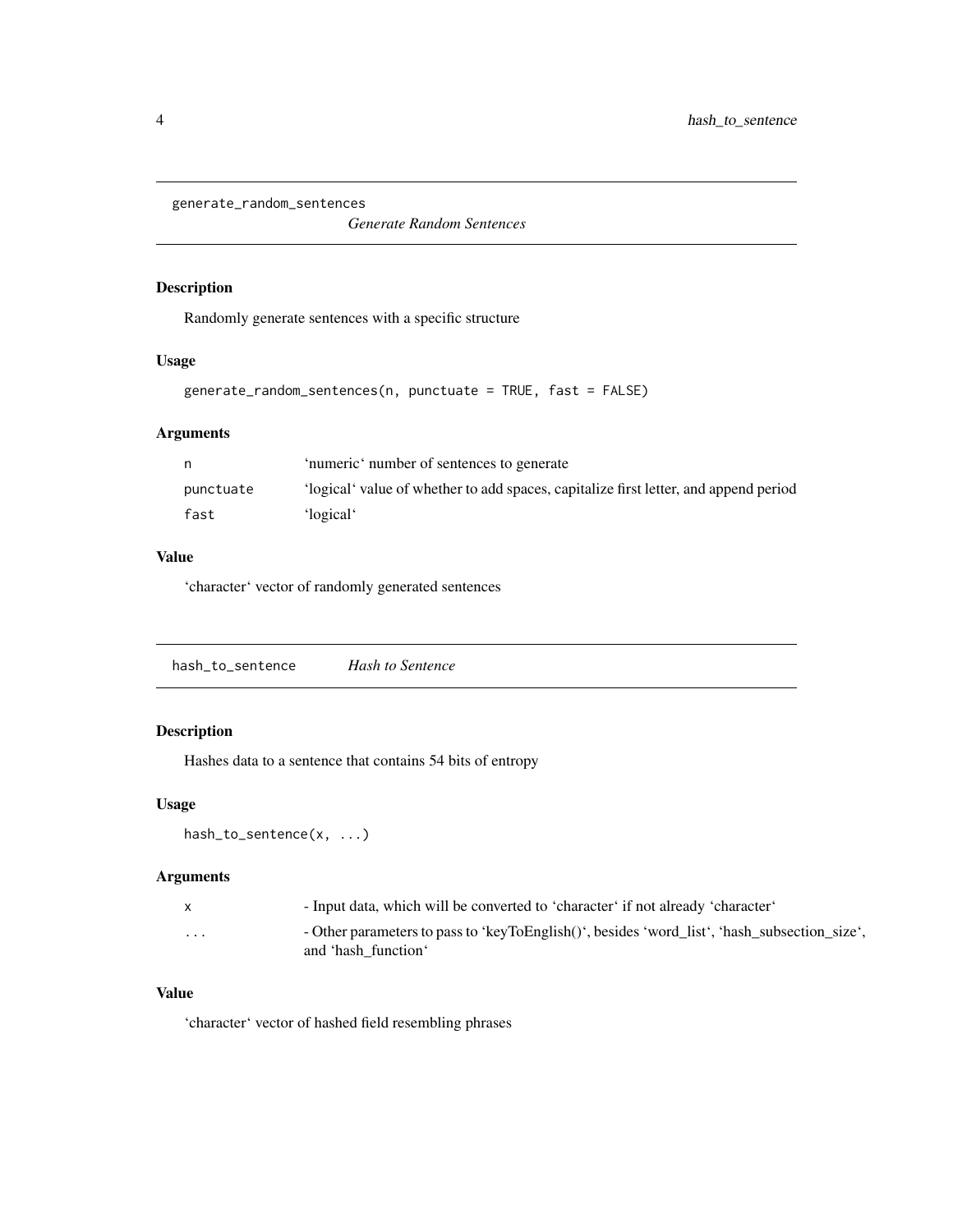<span id="page-4-0"></span>keyToEnglish *Key to English*

# Description

Hashes field to sequence of words from a list.

#### Usage

```
keyToEnglish(
 x,
 hash_function = "md5",
 phrase_length = 5,
 corpus_path = NA,
 word_list = wl_common,
 hash_subsection_size = 3,
 sep = "",word_trans = "camel",
  suppress_warnings = FALSE,
 hash_output_length = NA,
 forced_limit = NA,
 numeric_append_range = NA
)
```
# Arguments

| $\mathsf{x}$         | - field to hash                                                                                                                                                                                                                                                         |  |
|----------------------|-------------------------------------------------------------------------------------------------------------------------------------------------------------------------------------------------------------------------------------------------------------------------|--|
| hash_function        | 'character' name of hash function or hash 'function' itself, returning a hexadec-<br>imal character                                                                                                                                                                     |  |
| phrase_length        | 'numeric' of words to use in each hashed key                                                                                                                                                                                                                            |  |
| corpus_path          | 'character' path to word list, as a single-column text file with one word per row                                                                                                                                                                                       |  |
| word_list            | 'character' list of words to use in phrases                                                                                                                                                                                                                             |  |
| hash_subsection_size |                                                                                                                                                                                                                                                                         |  |
|                      | 'numeric' length of each subsection of hash to use for word index. 16 <sup><math>\land</math></sup> N unique<br>words can be used for a size of N. This value times phrase_length must be less<br>than or equal to the length of the hash output. Must be less than 14. |  |
| sep                  | 'character' separator to use between each word.                                                                                                                                                                                                                         |  |
| word_trans           | A 'function', 'list' of functions, or 'camel' (for CamelCase). If a list is used, then<br>the index of the word of each phrase is mapped to the corresponding function<br>with that index, recycling as necessary                                                       |  |
| suppress_warnings    |                                                                                                                                                                                                                                                                         |  |
|                      | 'logical' value indicating if warning of non-character input should be suppressed                                                                                                                                                                                       |  |
| hash_output_length   |                                                                                                                                                                                                                                                                         |  |
|                      | optional 'numeric' if the provided hash function is not a 'character'. This is<br>used to send warnings if the hash output is too small to provide full range of all<br>possible combinations of outputs.                                                               |  |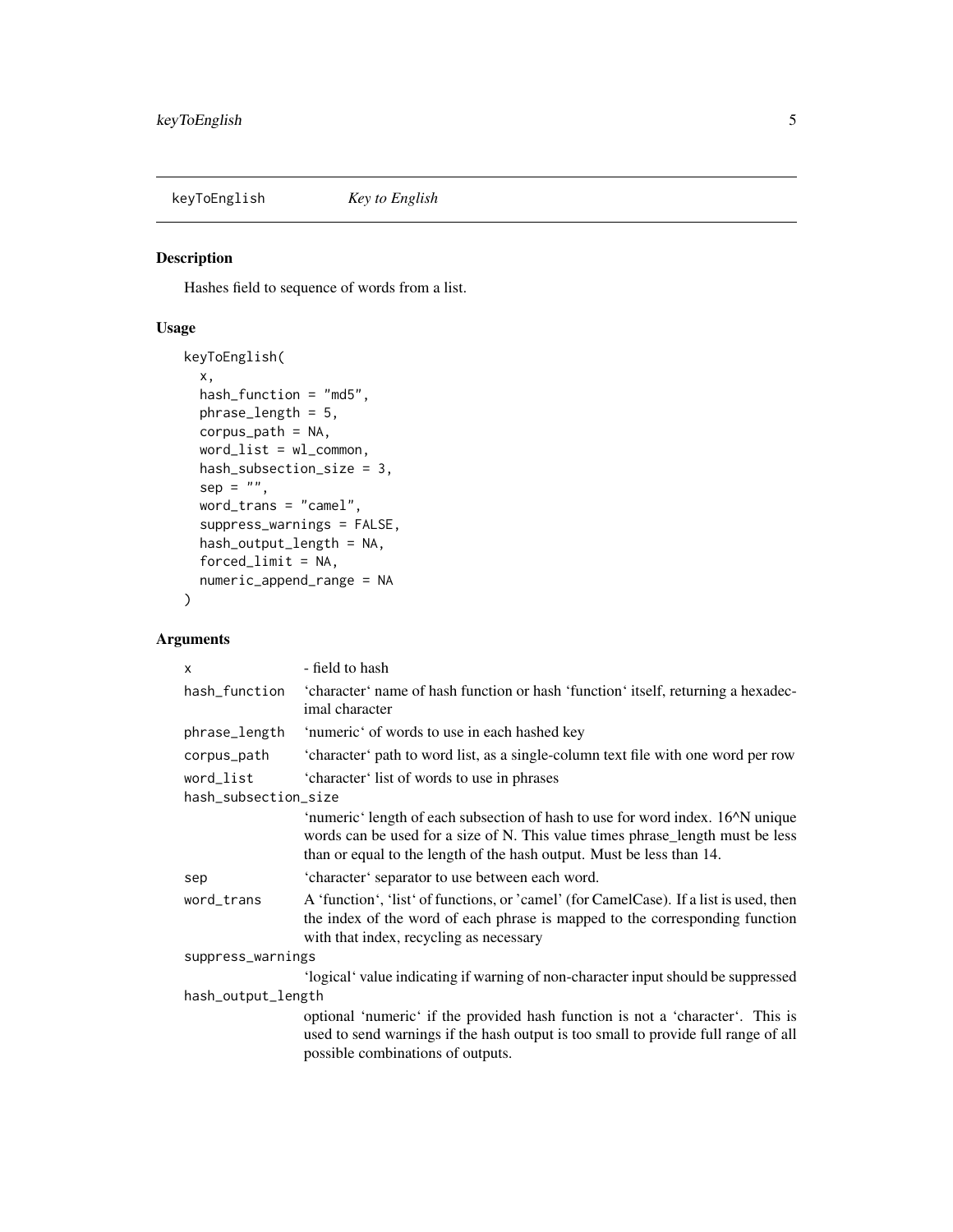<span id="page-5-0"></span>

| forced_limit         | for multiple word lists, this is the maximum number of values used for calculat-  |
|----------------------|-----------------------------------------------------------------------------------|
|                      | ing the index (prior to taking the modulus) for each word in a phrase. Using this |
|                      | may speed up processing longer word lists with a large least-common-multiple      |
|                      | among individual word list lengths. This will introduce a small amount of bias    |
|                      | into the randomness. This value should be much larger than any individual word    |
|                      | list whose length is not a factor of this value.                                  |
| numeric_append_range |                                                                                   |

optional 'numeric' value of two integers indicating range of integers to append onto data

# Value

'character' vector of hashed field resembling phrases

# Examples

```
# hash the numbers 1 through 5
keyToEnglish(1:5)
```
# alternate upper and lowercase, 3 words only keyToEnglish(1:5, word\_trans=list(tolower, toupper), phrase\_length=3)

LCM *Least Common Multiple*

# Description

Calculates least common multiple of a list of numbers

#### Usage

 $LCM$  $( \ldots )$ 

#### Arguments

... Any number of 'numeric' vectors or nested 'list's containing such

# Value

A 'numeric' that is the least common multiple of the input values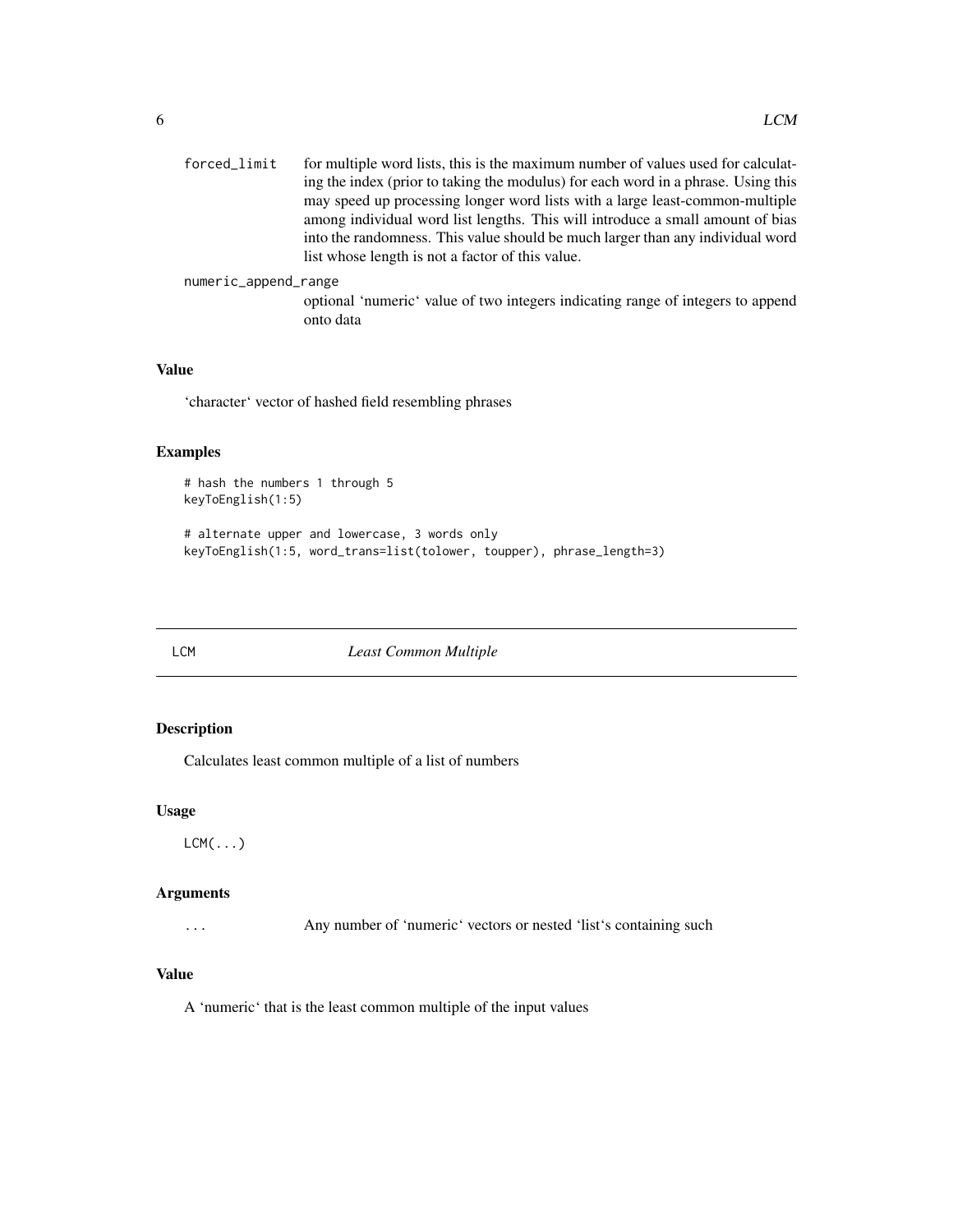<span id="page-6-0"></span>reconcile\_misspellings

*Reconcile Misspellings*

#### Description

Fixes incorrect spellings from previous versions of this package

#### Usage

```
reconcile_misspellings(x, from = "0.2.0", to = "0.2.1")
```
#### Arguments

| X.   | 'character' vector of phrases from 'keyToEnglish()' output or related function |
|------|--------------------------------------------------------------------------------|
| from | 'character' version number of how the hash was originally generated            |
| to   | 'character' version that hash should be converted to                           |

## Value

'character' vector of fixed phrase hash compatible with output for version 'to'

uniqueness\_max\_size *Uniqueness Max Size*

# Description

Returns approximate number of elements that you can select out of a set of size 'N' if the probability of there being any duplicates is less than or equal to 'p'

#### Usage

```
uniqueness_max_size(N, p)
```
# Arguments

| N. | 'numeric' size of set elements are selected from, or a 'list' of 'list's of 'character'<br>vectors (e.g., 'wml animals') |
|----|--------------------------------------------------------------------------------------------------------------------------|
| p  | 'numeric' probability that there are any duplicate elements                                                              |

# Value

'numeric' value indicating size. Value will most likely be non-integer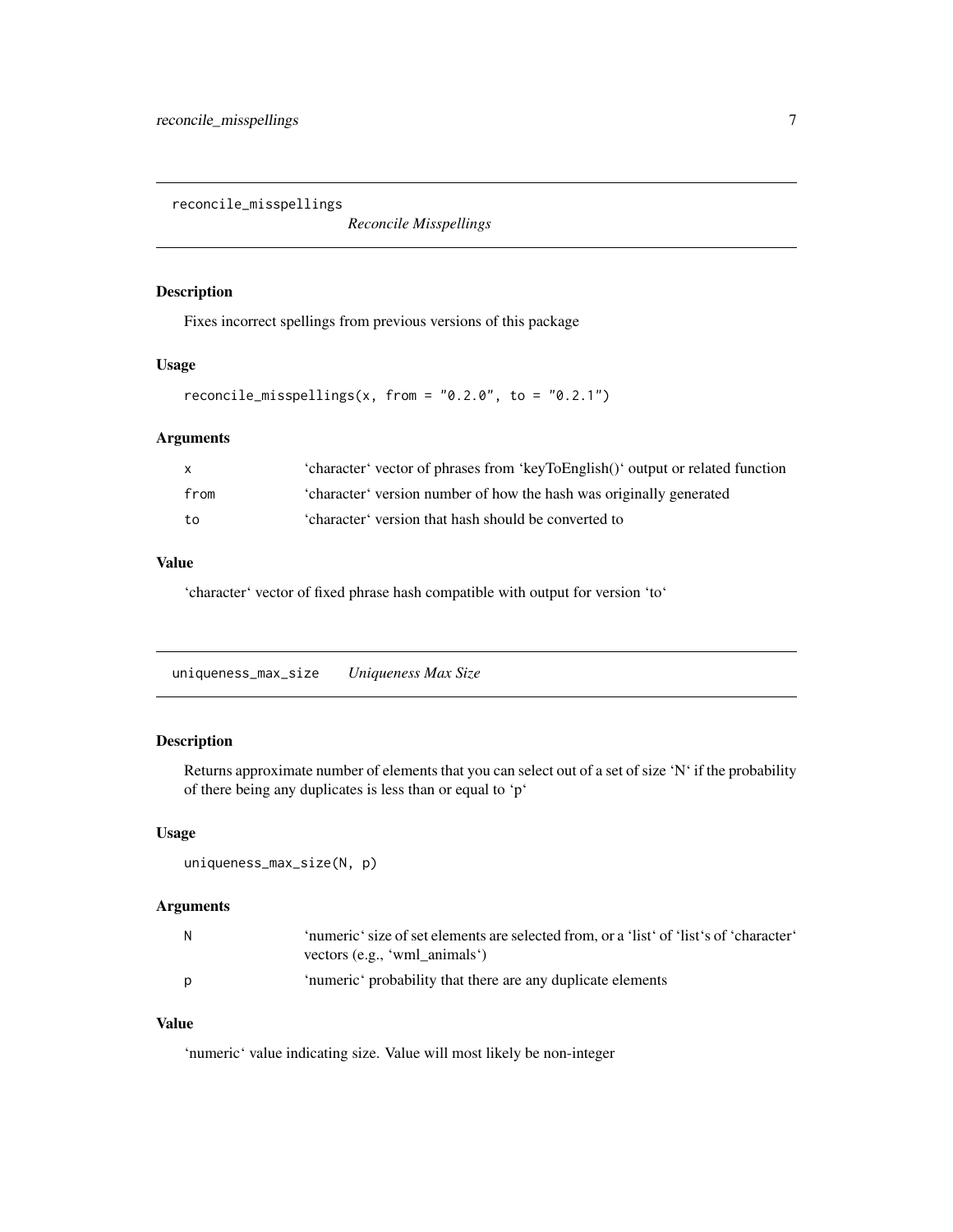#### Examples

```
# how many values from 1-1,000 can I randomly select before
# I have a 10% chance of having at least one duplicate?
uniqueness_max_size(1000,0.1)
# 14.51
```
uniqueness\_probability

*Uniqueness Probability*

#### Description

Calculates probability that all 'r' elements of a set of size 'N' are unique

# Usage

```
uniqueness_probability(N, r)
```
# Arguments

| - N | 'numeric' size of set. Becomes unstable for values greater than 10^16. |
|-----|------------------------------------------------------------------------|
|     | 'numeric' number of elements selected with replacement                 |

# Value

'numeric' probability that all 'r' elements are unique

wiki\_clean *Clean JSON text from Wikipedia*

### Description

Clean JSON text from Wikipedia

#### Usage

wiki\_clean(x)

#### Arguments

x 'character' JSON text

#### Value

'character' JSON text

<span id="page-7-0"></span>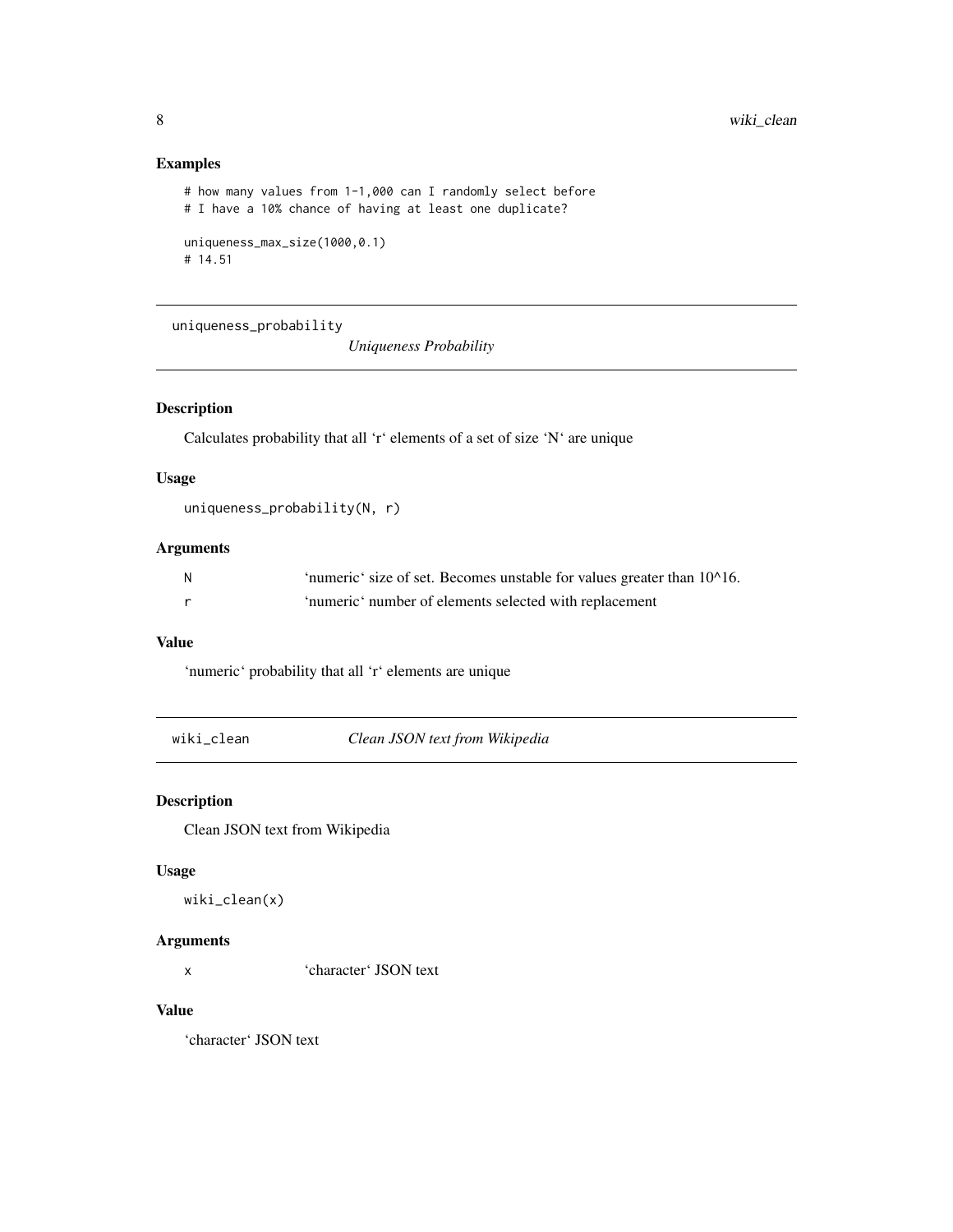<span id="page-8-0"></span>wl\_adjectives\_nonorigin

*Non-Origin Adjectives Wordlist*

#### Description

Word list of 256 adjectives that do not describe origin, so they can usually be used prior to visual/origin adjectives without breaking any grammar rules

#### Usage

```
data(wl_adjectives_nonorigin)
```
# Format

A 'character' vector

wl\_adjectives\_visual *Visual Adjectives Wordlist*

# Description

Word list of 256 adjectives that visually describe an object.

# Usage

```
data(wl_adjectives_visual)
```
#### Format

A 'character' vector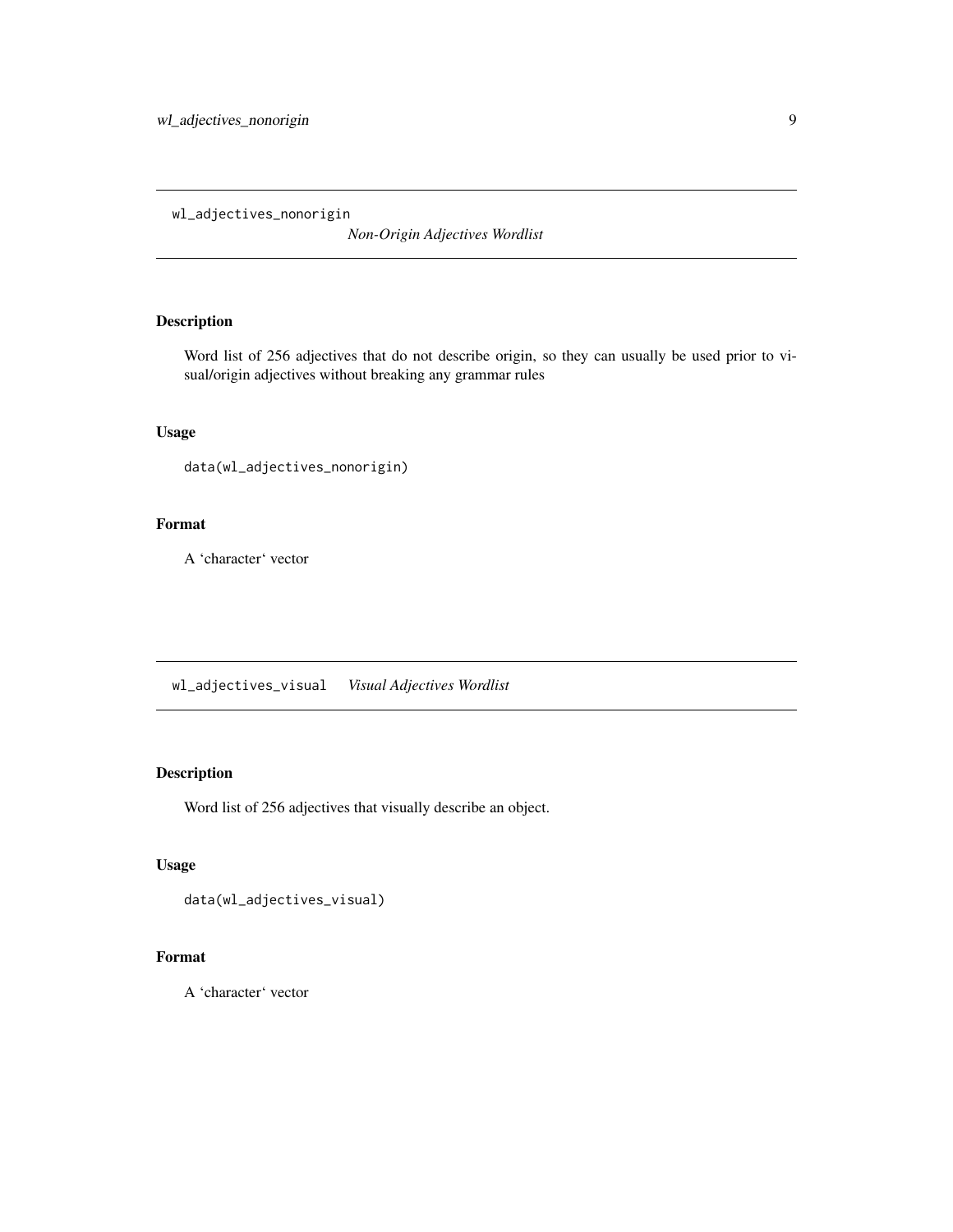<span id="page-9-0"></span>

#### Description

Word list generated by processing several animal-related pages on Wikipedia

#### Usage

data(wl\_animal)

#### Format

An object of class 'character'

#### Examples

```
data(wl_animal)
keyToEnglish(1:5, word_list=wl_animal)
```
wl\_common *Common word list*

#### Description

Public domain word list of common words

#### Usage

data(wl\_common)

#### Format

An object of class 'character'

# References

Public Domain Word Lists. Michael Wehar [https://github.com/MichaelWehar/Public-Domain-Word-](https://github.com/MichaelWehar/Public-Domain-Word-Lists)[Lists](https://github.com/MichaelWehar/Public-Domain-Word-Lists)

#### Examples

```
data(wl_common)
keyToEnglish(1:5, word_list=wl_common)
```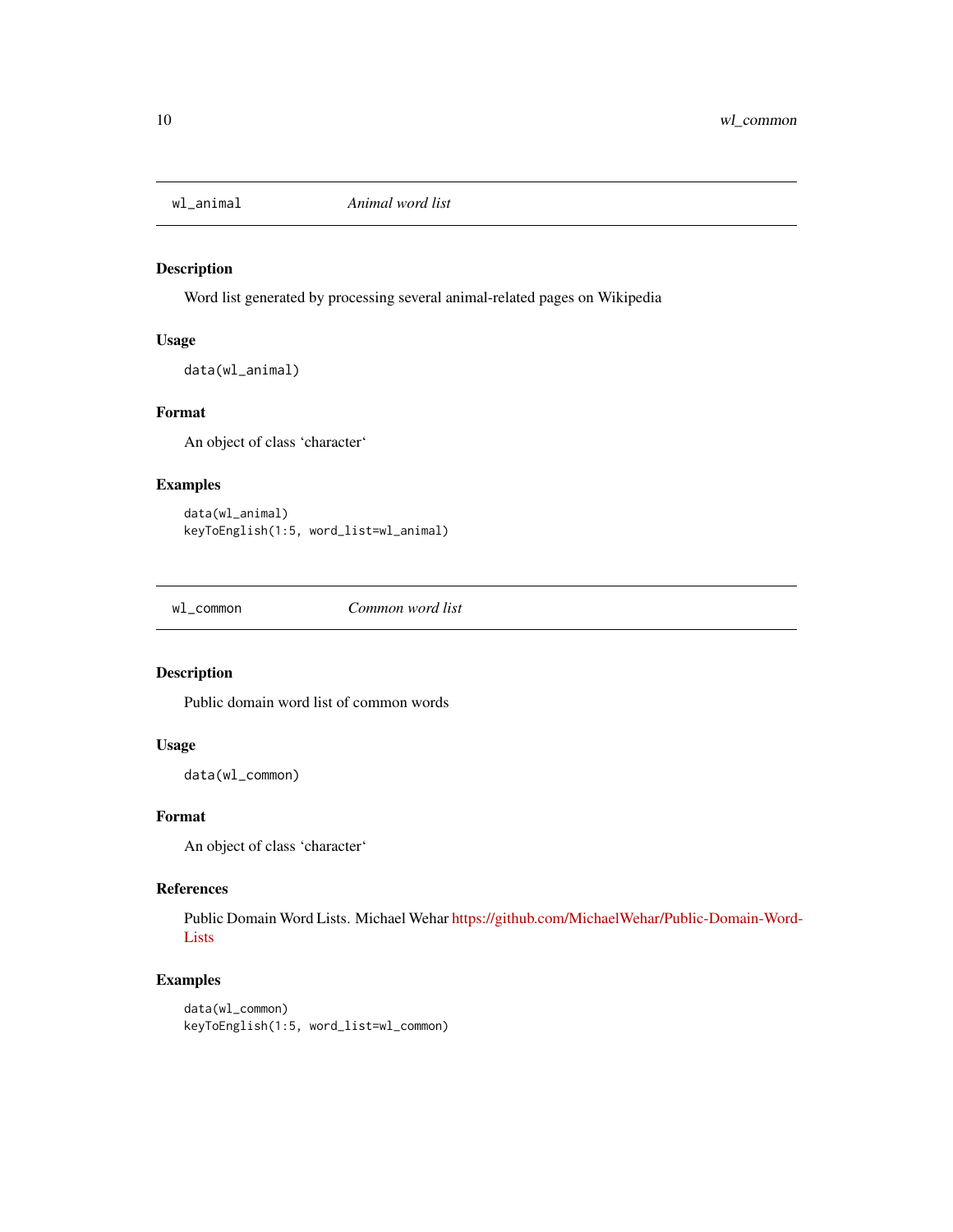<span id="page-10-0"></span>

#### Description

Public domain word list of common words, slightly truncated from original version

#### Usage

data(wl\_freq5663)

#### Format

An object of class 'character'

#### References

Public Domain Word Lists. Michael Wehar [https://github.com/MichaelWehar/Public-Domain-Word-](https://github.com/MichaelWehar/Public-Domain-Word-Lists)[Lists](https://github.com/MichaelWehar/Public-Domain-Word-Lists)

#### Examples

```
data(wl_common)
keyToEnglish(1:5, word_list=wl_freq5663)
```
wl\_literature *Literature word list*

# Description

Word list generated by processing several works of literature on Project Gutenberg

#### Usage

data(wl\_literature)

#### Format

An object of class 'character'

# References

Project Gutenberg. [Project Gutenberg](https://gutenberg.org)

#### Examples

```
data(wl_literature)
keyToEnglish(1:5, word_list=wl_literature)
```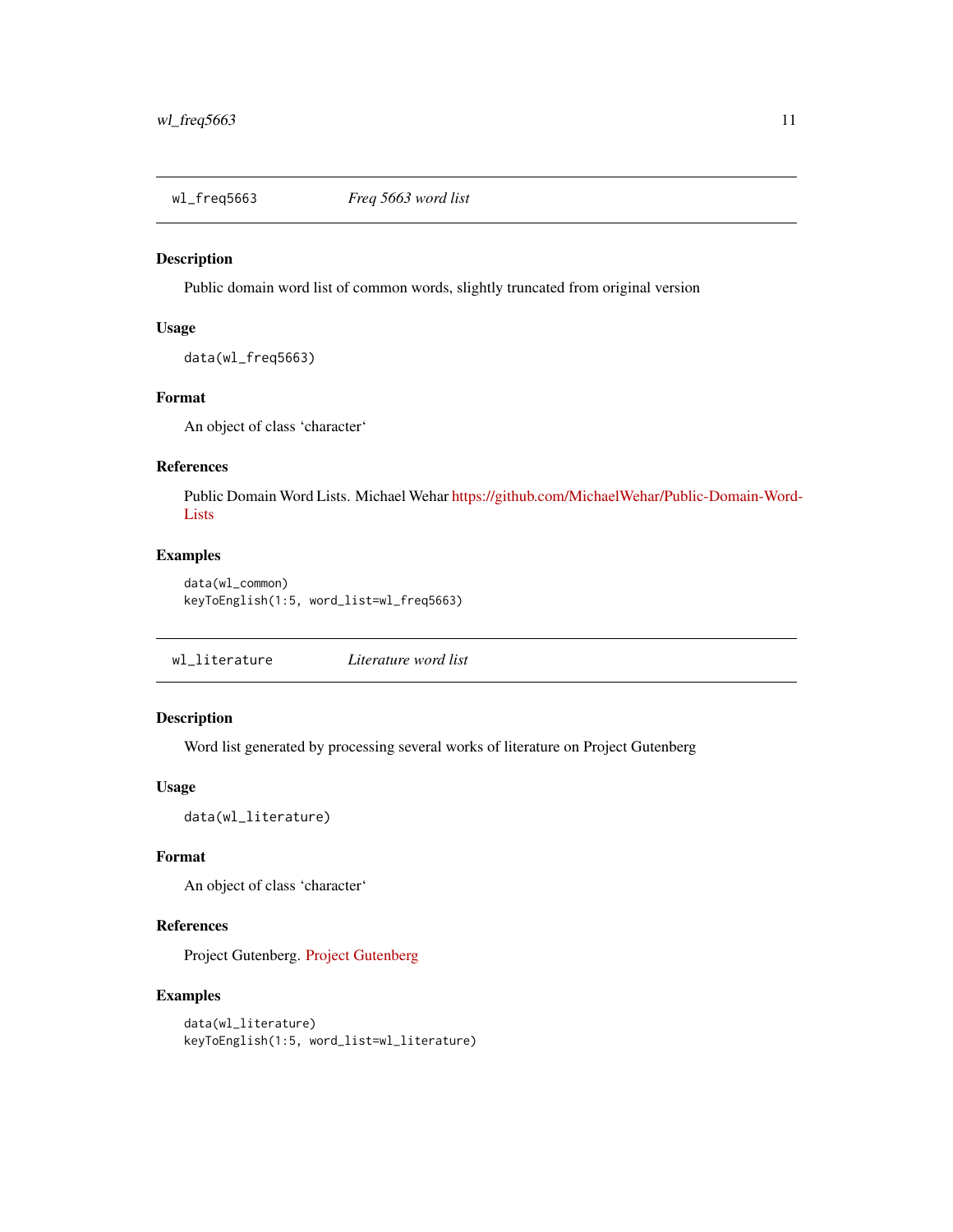<span id="page-11-0"></span>wl\_nouns\_concrete *Concrete Nouns Wordlist*

#### Description

Word list of 2048 singular, concrete nouns, largely excluding materials and liquids that cannot be referred to in the singular form

### Usage

data(wl\_nouns\_concrete)

# Format

A 'character' vector

wl\_nouns\_concrete\_plural

*Plural Concrete Nouns Wordlist*

# Description

Word list of 2048 concrete nouns in plural form, largely excluding materials and liquids that cannot be referred to in the singular form.

# Usage

```
data(wl_nouns_concrete_plural)
```
# Format

A 'character' vector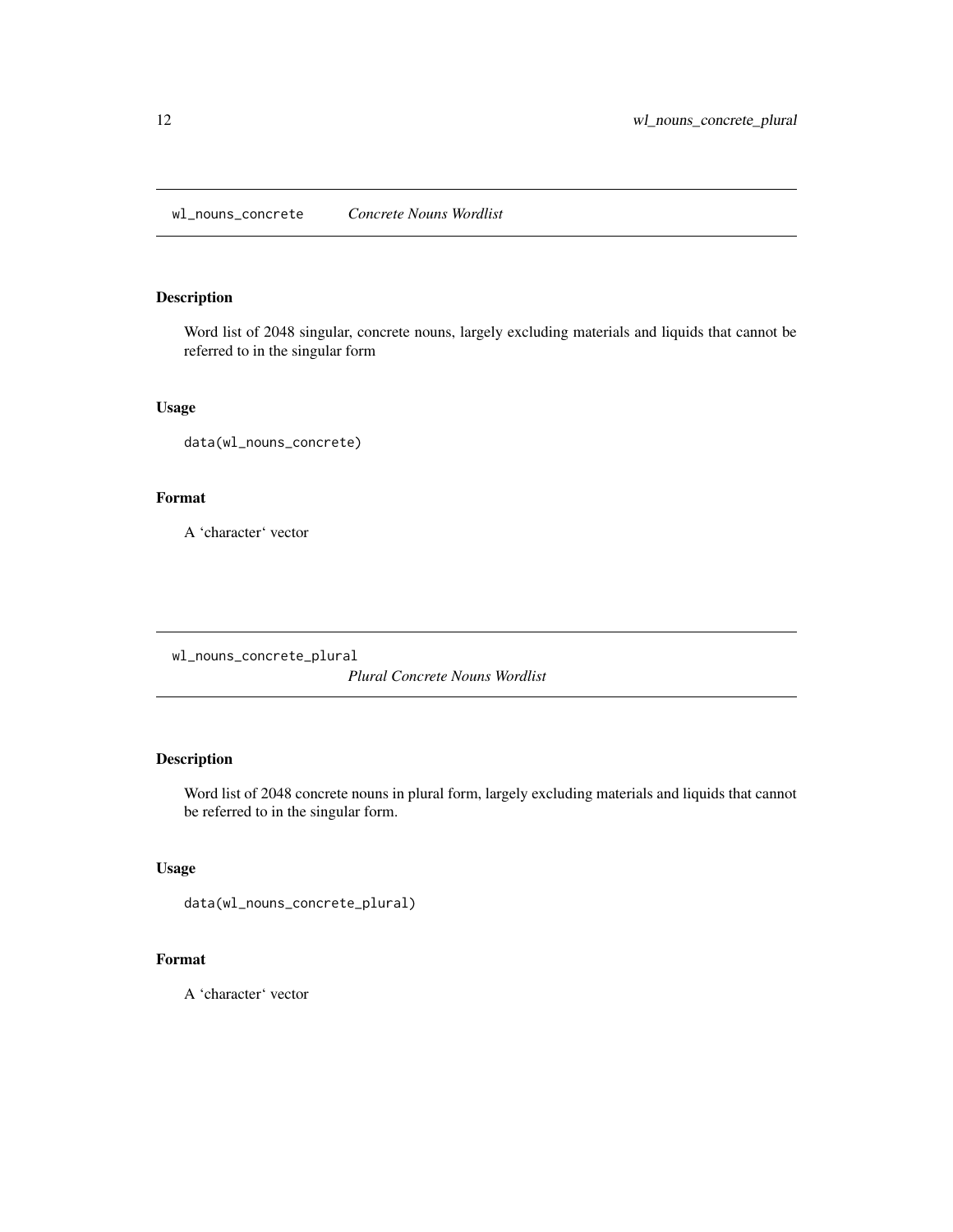<span id="page-12-0"></span>

#### Description

Word list generated by processing several science-related pages on Wikipedia

#### Usage

data(wl\_science)

# Format

An object of class 'character'

#### Examples

```
data(wl_science)
keyToEnglish(1:5, word_list=wl_science)
```
wl\_verbs\_transitive\_gerund *Transitive Verbs in Gerund Form*

# Description

Word list of 256 transitive verbs in gerund form (i.e., "ing" at end)

# Usage

```
data(wl_verbs_transitive_gerund)
```
# Format

A 'character' vector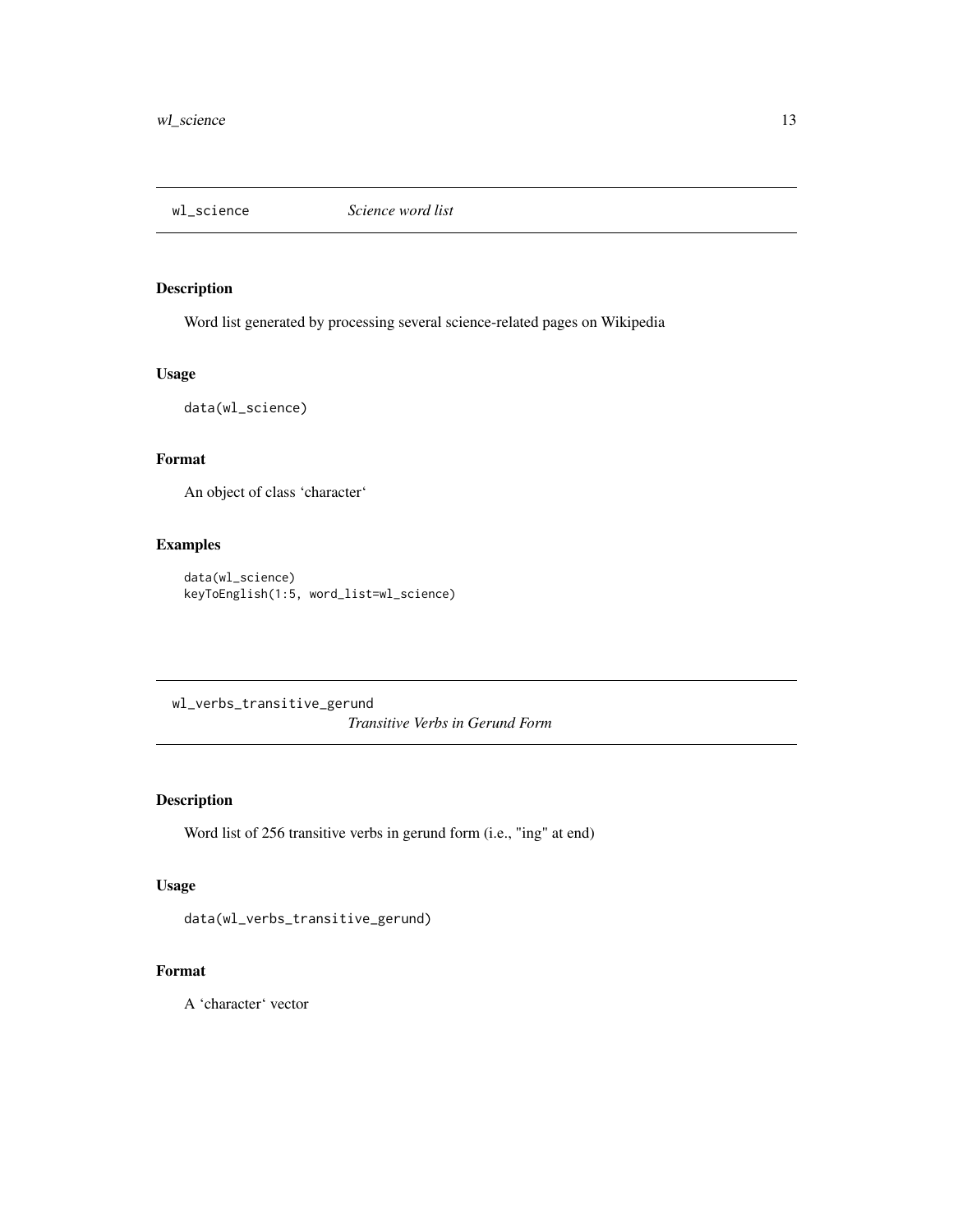<span id="page-13-0"></span>wl\_verbs\_transitive\_infinitive

*Transitive Verbs in Infinitive Form*

#### Description

Word list of 256 transitive verbs in infinitive form (minus the "to")

#### Usage

```
data(wl_verbs_transitive_infinitive)
```
#### Format

A 'character' vector

wl\_verbs\_transitive\_present

*Transitive Verbs in Present Form*

#### Description

Word list of 256 transitive verbs in present tense

#### Usage

data(wl\_verbs\_transitive\_present)

# Format

A 'character' vector

wml\_animals *Animal Phrase Structure Word Multilist*

#### Description

Word lists of sizes, colors, animals, and attributes to construct memorable phrases List of word lists that combine cute words with physics-related words

#### Usage

data(wml\_animals)

data(wml\_animals)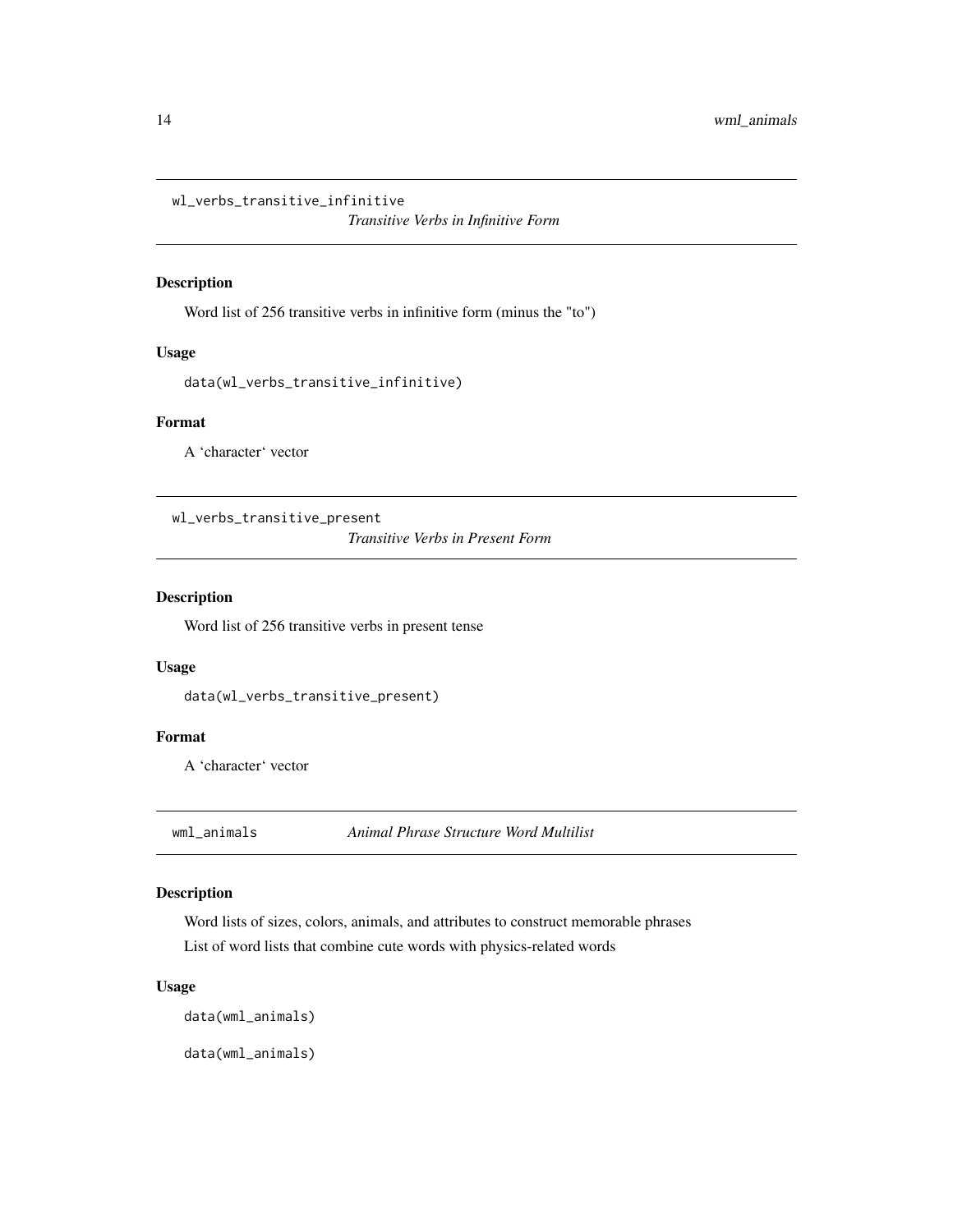#### <span id="page-14-0"></span>wml\_cutephysics 15

# Format

A 'list' of 'character' vectors

A 'list' of 'character' vectors

### Examples

keyToEnglish(1:5, word\_list=wml\_animals)

wml\_cutephysics *Cute Physics Multilist*

# Description

List of word lists that combine cute words with physics-related words

#### Usage

data(wml\_cutephysics)

# Format

A 'list' of 'character' vectors

wml\_long\_sentence *Long Sentence Multilist*

# Description

List of word lists that can be used to make a 54-byte, often humorous, sentence

#### Usage

data(wml\_long\_sentence)

# Format

A 'list' of 'character' vectors